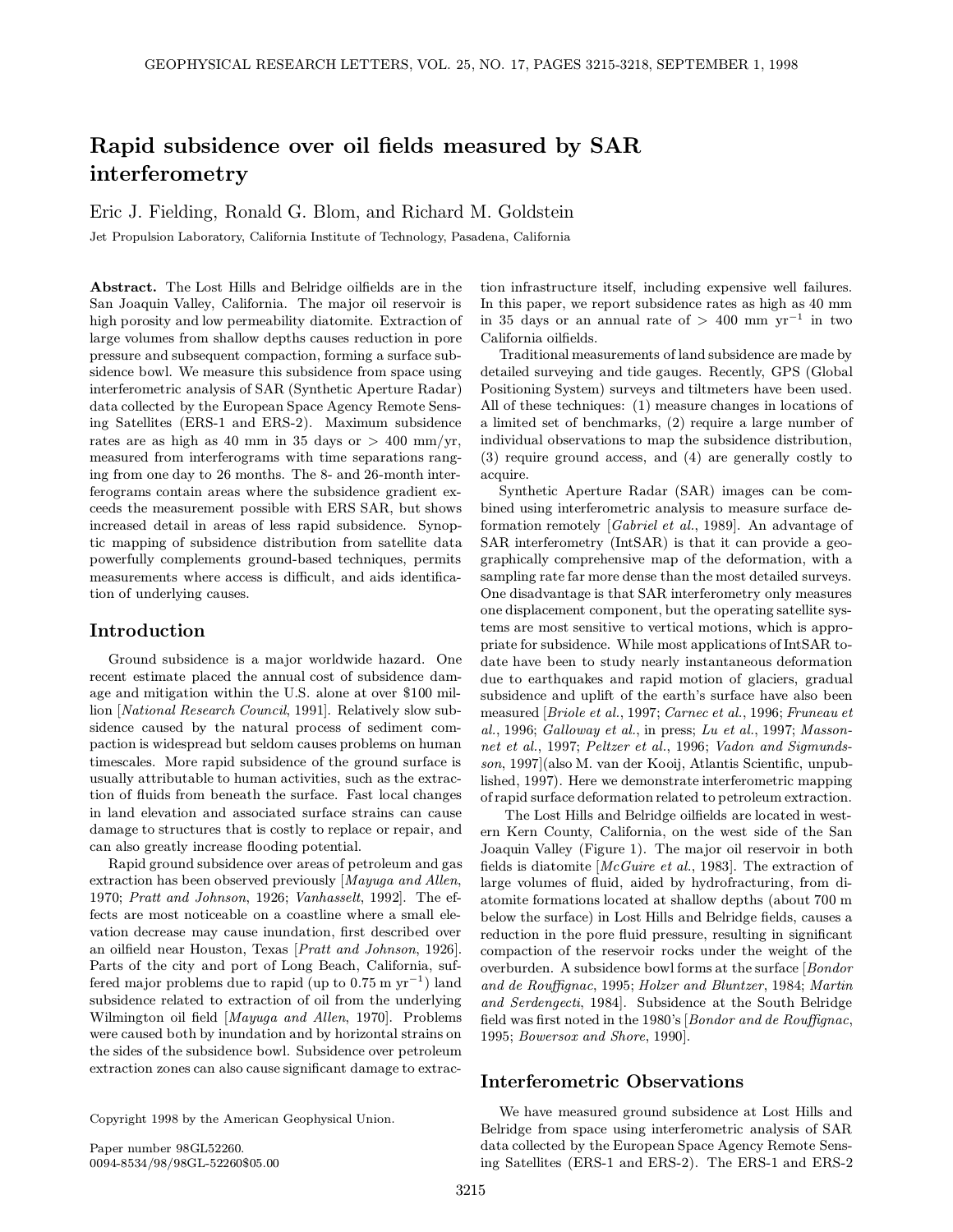

Figure 1. The 35-day ascending ERS interferogram with phase converted to range change in satellite line-of-sight direction and geocoded. Colors show relative apparent motion of surface, with the yellow and red areas moving away, hence downward relative to dark purple areas. Overlays show major roads (gray lines) and California aqueduct (red line). Irregular areas in white are regions where the phase could not be reliably unwrapped, due to decorrelation. This is primarily in agricultural fields where the ground surface has been significantly modified by plowing or crop growth. Note > 40 mm of subsidence over Lost Hills in 35 days.

satellites have SAR instruments that operate in C-band at a wavelength of 56.56 mm. The normal orbital cycle is 35 days, but the ERS-2 satellite orbit follows ERS-1, passing the same point one day later. We produced interferograms from ERS-1 and ERS-2 SAR image pairs with time separations ranging from one day to 26 months, from both ascending and descending orbits (see Table 1).

We corrected the interferograms for the phase signature due to orbital separation and earth curvature, but we did not remove the very small topographic phase component. The topographic contribution to phase over the oilfields is negligible, because there is  $<$  30 m of relief in the Lost Hills and even less at Belridge and because the IntSAR pairs have very small orbital separations or baselines. The ambiguity height or amount of elevation that will cause one fringe of phase change of these pairs (Table 1) highlights their low sensitivity to elevation. Topographic maps show up to 30 m (100 ft) of relief for Lost Hills (north of the subsidence bowl). This relief corresponds to a maximum of  $\sim 54^{\circ}$  of phase or



Figure 2. The 8-month ascending ERS interferogram with phase converted to range change as in Figure 1. Note that the subsidence scale portrayed in colors is different, and shows > 200 mm of subsidence. Some areas have subsided too much in 8 months to be resolved. Yellow line along California route 46 (CA-46) shows the location of profile across Lost Hills in Figure 3.



Figure 3. West–east profile through the Lost Hills oilfield with the interferometric phase of the 35-day and 8-month pairs converted to range change and divided by the time interval. The graph shows the variation in values (shaded) across a swath through the interferogram that is 200 m wide and the average values (solid lines). Gaps are places where the phase could not be unwrapped in the agricultural areas on both interferograms and the steep deformation gradients in the center of the oilfield on the 8-month interferogram.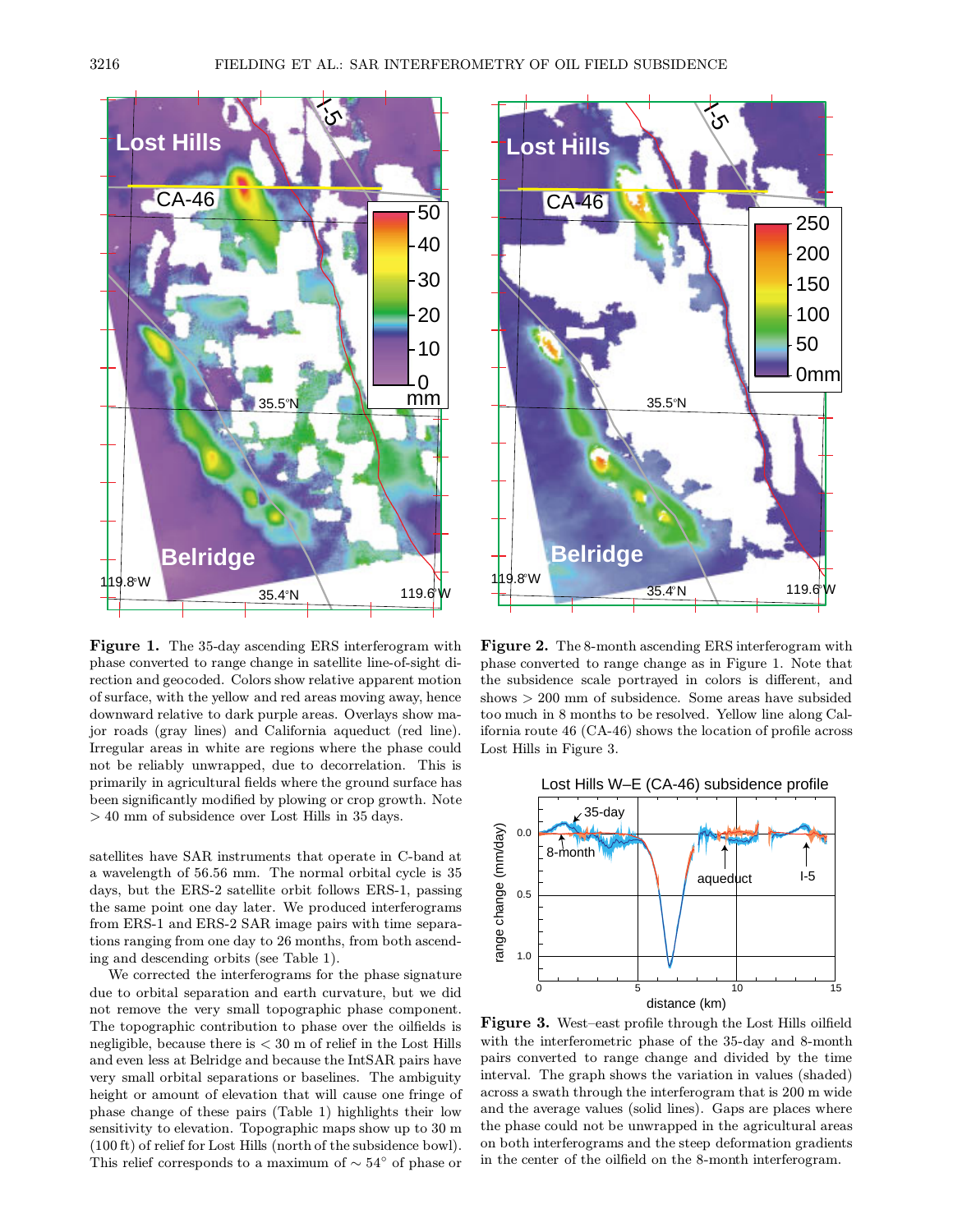| Ref. orbit    | Ref. Date | Interf. orbit        | Int. Date | Elapsed time | $B_{perp}$ (m) <sup>a</sup> | Ambig. height $(m)^b$ |
|---------------|-----------|----------------------|-----------|--------------|-----------------------------|-----------------------|
| E1-19690      | 95/4/21   | E1-20191             | 95/5/26   | 35 days      | $\sim 20$                   | $\sim 500$            |
| E1-20191      | 95/5/26   | E1-23698             | 96/1/26   | 8 months     | $\sim 50$                   | $\sim 200$            |
| E1-23698      | 96/1/26   | E <sub>2</sub> -4025 | 96/1/27   | 1 day        | $\sim$ 10                   | $\sim$ 1000           |
| E1-9827       | 93/6/2    | E1-21193             | 95/8/4    | 26 months    | $\sim 40$                   | $\sim 250$            |
| $E2 - 4347$ ° | 96/2/18   | E <sub>2</sub> -5349 | 96/4/28   | 70 days      | $5 - 15$                    | 650-5000              |

Table 1. Characteristics of Interferograms

<sup>a</sup>Perpendicular component of baseline at mid-swath.

<sup>b</sup>Ambiguity height at mid-swath.

<sup>c</sup>Descending orbits.

 $<$  4 mm of range change [Zebker et al., 1994]. The remaining phase includes the satellite line-of-sight (range) component of surface motion plus changes in radar propagation.

Quantifying and correcting the apparent surface motion due to changes in atmospheric radar propagation delay is difficult because knowledge of atmospheric conditions at the resolution of the radar pixels is unavailable. Phase change is primarily due to changes in tropospheric water vapor distribution [Goldstein, 1995; Zebker et al., 1997]. Because the atmosphere is so spatially variable, we sample the atmospheric delays in this area with a Tandem interferogram with a 1-day interval and a short spatial baseline(see Table 1). The observed signal over the flat San Joaquin Valley can be assumed to be almost entirely due to atmospheric delays. Over areas the size of Lost Hills and Belridge, the observed variation is roughly 5 mm of delay, and we expect a similar level of atmospheric effects in the other interferograms. These delays are similar to those estimated by Goldstein [Goldstein, 1995] for eastern California. The atmospheric conditions during the two images of Tandem pair may not be typical, but these effects are small compared to the  $> 40$ mm of observed range change over the oilfields.

The short spatial scale of the surface deformation at Lost Hills ( $\sim$  2 × 5 km) and Belridge ( $\sim$  2 × 15 km) requires processing of interferograms at the highest possible resolution. Cross-track (range) resolution for the ERS SAR is 7.9 m in slant range  $\div \sin(23^\circ) \approx 20$  m on the ground for ERS. Along-track (azimuth) resolution is much higher, roughly 4 m on the ground, so we average 5 pixels in azimuth to give approximately  $20 \times 20$  m square pixels (see Figure 1). For the longer time intervals (8-months and 26-month interferograms), this resolution is inadequate to resolve the most intense deformation gradients in the oilfields with the 56 mm wavelength of ERS (see Figure 2).

## Conclusions

We have used interferometric analysis of spaceborne ERS SAR to map the subsidence of the surface over oilfields in central California. We measure very rapid subsidence rates of up to 400 mm yr<sup>-1</sup> or > 1 mm day<sup>-1</sup> (Figure 3), and show the subsidence is largely limited to the petroleum production properties (Figures 1 and 2). In the Lost Hills oilfield, preliminary elastic strain modelling using an implementation of the Okada  $[Okada, 1985] \text{ model } [Feigl \text{ and } Dupr\acute{e}, \text{ in press}]$ indicates a net compaction of 1.7 mm day<sup>-1</sup> at the center of the subsidence bowl decreasing to 0.6 mm day<sup>-1</sup> to the south. That much compaction over a total area  $0.8 \times 5$  km could account for the observed surface subsidence of the 35day interferogram (Figures 1 and 3). This modeling shows that a volume change of roughly  $1.5 \times 10^6$  m<sup>3</sup> yr<sup>-1</sup> in the rock units at depth is sufficient to cause the observed signal for the Lost Hills oilfield. More detailed modelling of the deformation in the fluid reservoirs (e.g., [Segall et al., 1994]) would require data on pressure changes within the reservoir from the operating companies.

Directly mapping the deformation in areas of rapid subsidence (Figure 3) over long time intervals would require a SAR system with a longer wavelength or higher spatial resolution (or both). Another possibility would be to sum multiple measurements over short time periods, which would require a satellite with a tightly controlled orbit that allowed interferograms to be formed between every consecutive pair of orbits.

Interferometric measurements of rapid subsidence over oilfields can provide valuable information for understanding the response of the reservoir and overlying rocks to various petroleum extraction strategies. The ability to map the subsidence distribution from satellite data powerfully complements ground-based techniques and permits measurements in areas where ground access is difficult or expensive. In addition, IntSAR provides an instantaneous measurement that is not possible with campaign-style traditional surveys that take a significant time to complete. The synoptic mapping of deformation with IntSAR is also vital for associating it with the underlying causes. A geodetic point measurement for tectonic deformation in or near an area of subsidence can give spurious results, while an IntSAR map can show the anomalous pattern caused by non-tectonic deformation. This new application of IntSAR should be of interest to the petroleum industry, regulatory agencies, and geodesists.

Acknowledgments. We are grateful to P. Rosen and S. Hensley for the use of their ROI pac interferometry software, and R. Crippen and K. Burke for helpful comments. This work was performed at the Jet Propulsion Laboratory, California Institute of Technology under contract with the National Aeronautics and Space Administration.

#### References

- Bondor, P.L., and E. de Rouffignac, Land subsidence and well failure in the Belridge diatomite oil field, Kern county, California. Part II. Applications, in Land Subsidence, edited by F.B.J. Barends, F.J.J. Brouwer, and F.H. Schröder, pp. 69-78, IAHS Press, Wallingford, Oxfordshire, UK, 1995.
- Bowersox, J.R., and R.A. Shore, Reservoir compaction of the Belridge Diatomite and surface subsidence, South Belridge Field, Kern County, California, AAPG Bulletin, 74 (5), 616, 1990.